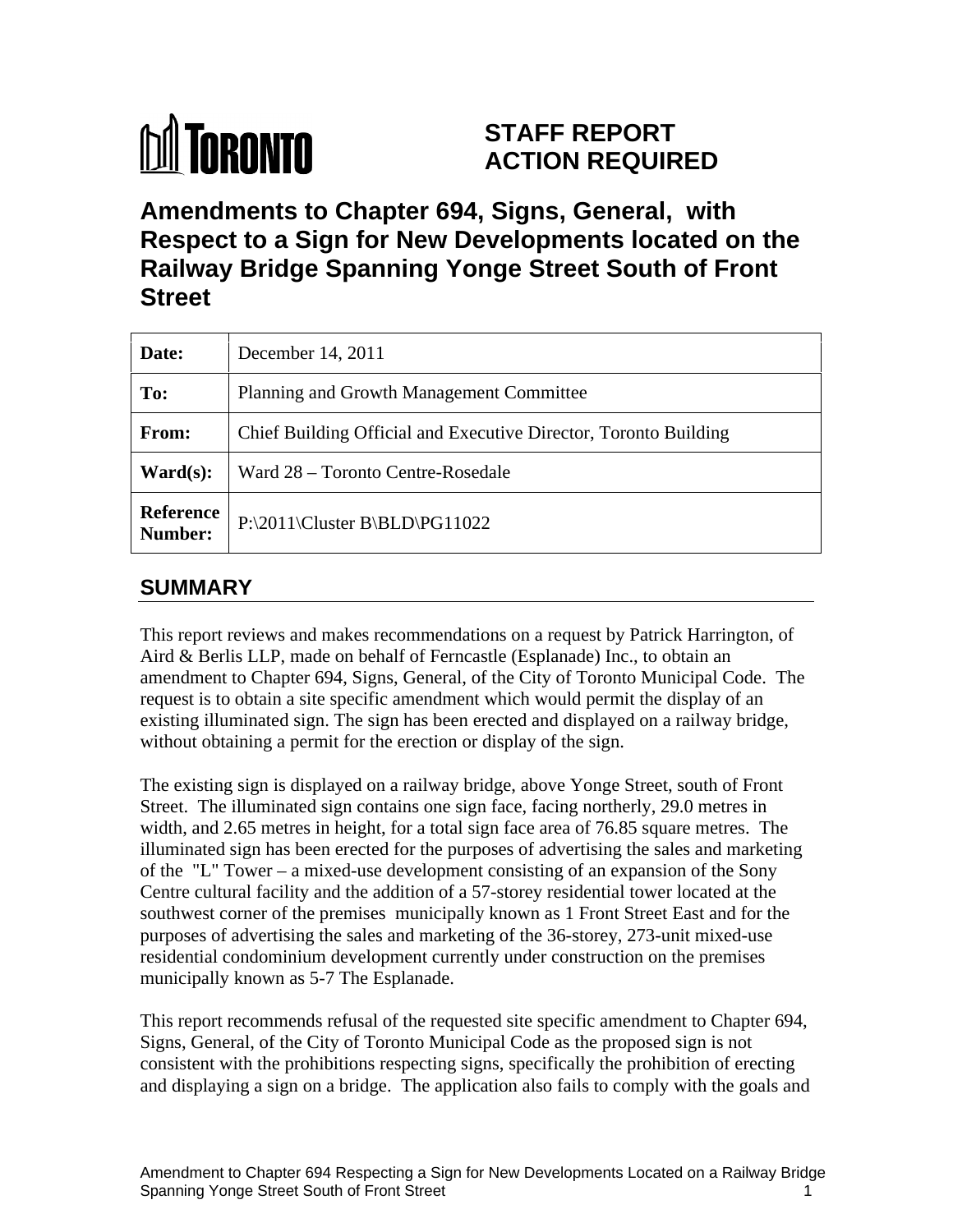objectives of the regulatory by-law including improving and enhancing the public realm, through complementary and aesthetically integrated signage.

# **RECOMMENDATIONS**

#### **The Chief Building Official and Executive Director, Toronto Building recommends that:**

1. The request to amend Chapter 694, Signs, General, of the City of Toronto Municipal Code to allow for an illuminated sign on a railway bridge, spanning Yonge Street, south of Front Street, be refused.

## **FINANCIAL IMPACT**

The recommendations in this report have no financial impact.

## **DECISION HISTORY**

New Sign Regulation and Revenue Strategy [\(http://www.toronto.ca/legdocs/mmis/2009/pg/bgrd/backgroundfile-24387.pdf\)](http://www.toronto.ca/legdocs/mmis/2009/pg/bgrd/backgroundfile-24387.pdf)

New Sign Regulation and Revenue Strategy: Additional Considerations [\(http://www.toronto.ca/legdocs/mmis/2009/cc/bgrd/backgroundfile-25449.pdf\)](http://www.toronto.ca/legdocs/mmis/2009/cc/bgrd/backgroundfile-25449.pdf)

Final Report - Rezoning Application - 1 Front Street East, 5-7 The Esplanade [\(http://app.toronto.ca/tmmis/viewAgendaItemHistory.do?item=2008.TE15.6](http://app.toronto.ca/tmmis/viewAgendaItemHistory.do?item=2008.TE15.6))

Final Report - Part of 5-7 The Esplanade - Official Plan and Rezoning Applications [\(http://app.toronto.ca/tmmis/viewAgendaItemHistory.do?item=2010.TE36.21](http://app.toronto.ca/tmmis/viewAgendaItemHistory.do?item=2010.TE36.21))

Amendments to Chapter 694, Signs, General with respect to Signs for New Developments [\(http://app.toronto.ca/tmmis/viewAgendaItemHistory.do?item=2011.PG8.4](http://app.toronto.ca/tmmis/viewAgendaItemHistory.do?item=2011.PG8.4))

## **ISSUE BACKGROUND**

Chapter 694, Signs, General was introduced to create a single by-law to regulate permanent signs within the City, to replace the inconsistent standards for signage established by the various sign by-laws of the seven pre-amalgamation area municipalities.

As part of the new sign regulations contained in Chapter 694, the City has introduced the ability for individuals to obtain site-specific amendments to properties. These amendments are intended to set out specific regulations for the location, arrangement, type and design of signs for a specific location or area. An amendment to Chapter 694 is required where the proposed sign is expressly prohibited; is of sign class or sign type that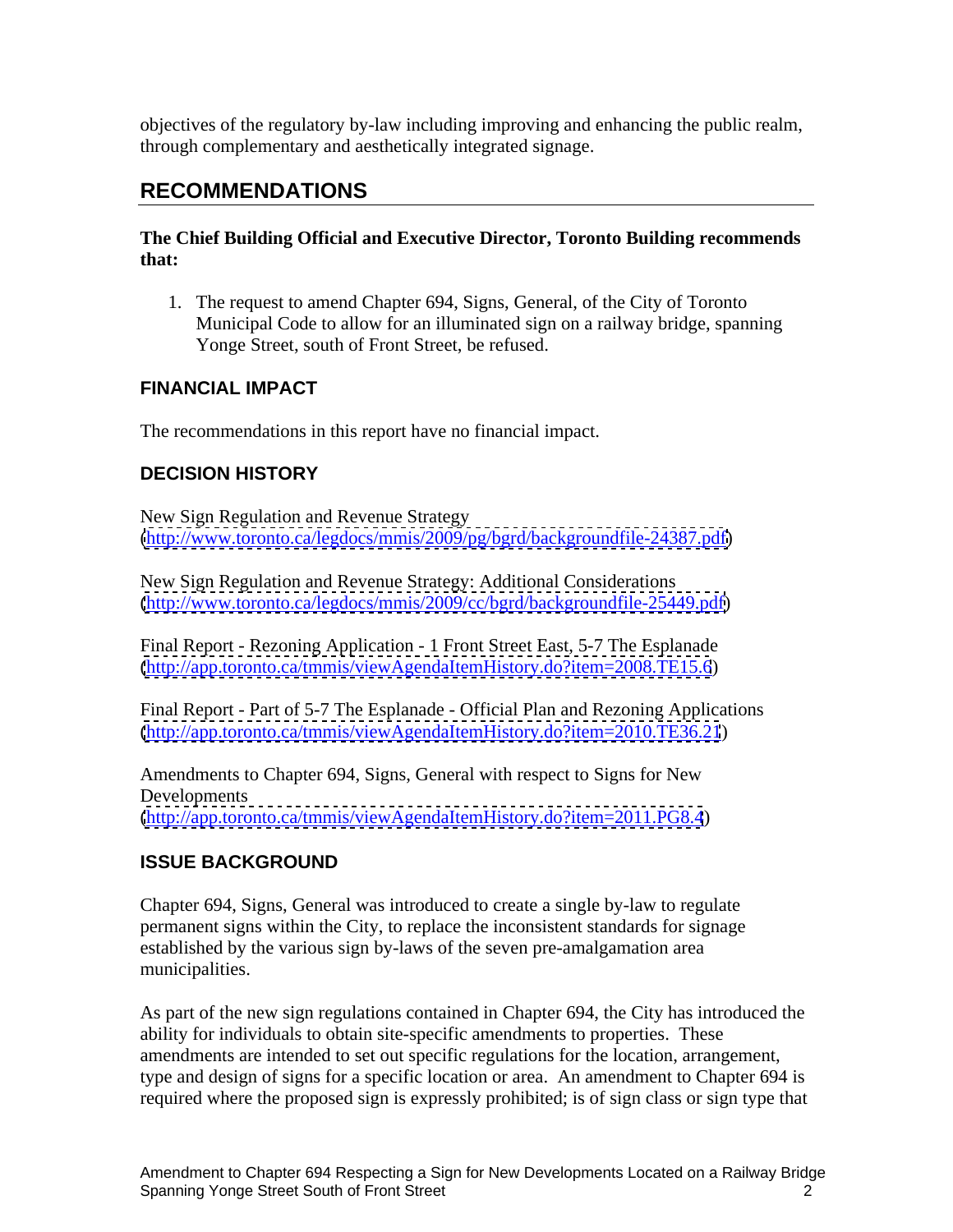is not permitted in the sign district where the sign is proposed to be erected; or, where an applicant wishes to implement a Signage Master Plan on specific premises or within a defined area.

§694-15B(4) of Chapter 694 expressly prohibits a sign erected on a vehicular, railway or pedestrian bridge. The applicant proposes to amend Chapter 694 to allow for an illuminated sign, erected and displayed for the purposes of sales and marketing of two adjacent mixed-use residential condominium buildings on adjacent lands municipally known as 1 Front Street East (now known as 8 The Esplanade) and Part of 5-7 The Esplanade (now known as 1 The Esplanade), above Yonge Street, on a railway bridge.

## **COMMENTS**

#### **Site Context:** Solution of the Context:  $\frac{1}{2}$  is the Context:  $\frac{1}{2}$  is the Context:  $\frac{1}{2}$  is the Context:  $\frac{1}{2}$  is the Context:  $\frac{1}{2}$  is the Context:  $\frac{1}{2}$  is the Context:  $\frac{1}{2}$  is the Context:

The area in and around the location of the subject sign has recently become the focus of development and redevelopment efforts, most notably, with the Sony Centre expansion and proposed construction of a new 57-storey residential condominium known as the "L" Tower at 1 Front Street East and what is now known as 8 The Esplanade. Immediately east, across Scott Street, is 40 The Esplanade, a recently completed development consisting of a mixed-use building with retail at grade and two high rise residential condominium towers. To the south, across The Esplanade, is a recently approved 36 storey, 273-unit mixed-use residential condominium development to be constructed, municipally known as Part of 5-7 The Esplanade (now known as 1 The Esplanade). On the west side of Yonge Street, is a new GO Transit bus terminal and a Government of Canada office building, commonly known as the Dominion Building. North of the subject sign is Front Street and the Hockey Hall of Fame located within Brookfield (formerly BCE) Place on the west side of Yonge Street and 33 Yonge on the east side, a multi-storey office tower.

The Official Plan designation of the railway bridge is *Utility Corridor*. *Utility Corridors* are intended to be used for the transmission of energy and the movement of people and goods.

The subject sign is also located within *Downtown* and faces into the *Financial District*, as described in the Urban Structure Plan and in the Downtown and Central Waterfront Boundaries Plan of the Official Plan (Maps 2 & 6 [http://www.toronto.ca/planning/official\\_plan/pdf\\_chapter1-5/chapters1\\_5\\_dec2010.pdf\)](http://www.toronto.ca/planning/official_plan/pdf_chapter1-5/chapters1_5_dec2010.pdf).

The Official Plan policies respecting *Downtown* are to:

- Invest in the *Downtown* environment to maintain and improve the public realm, especially linkages among *Downtown* streets, parks and accessible open spaces;
- Improve the quality of the *Downtown* by developing programs and activities to maintain and upgrade public amenities and infrastructure; and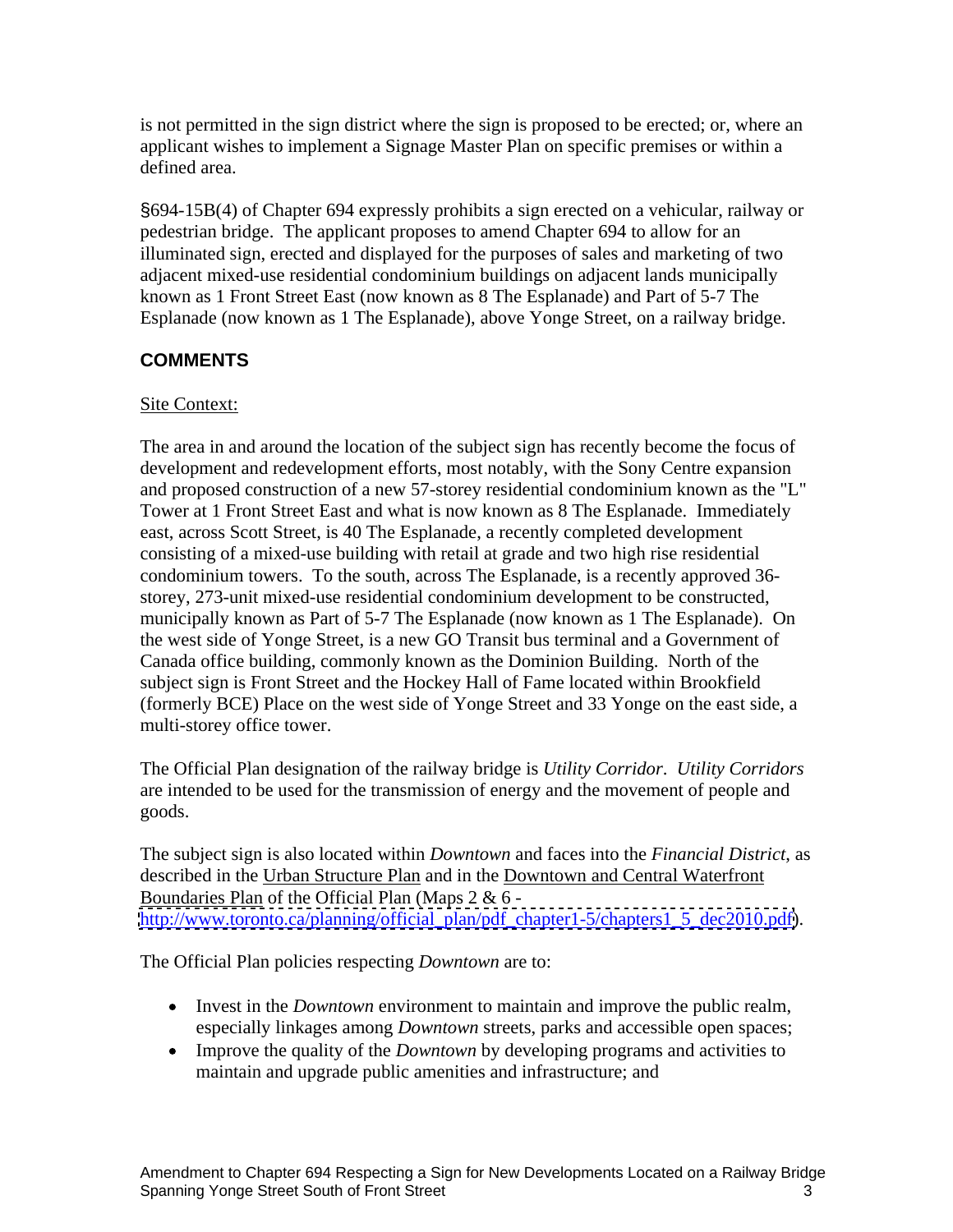Preserve the architectural and cultural heritage of *Downtown* by designating buildings, districts and open spaces that are of heritage significance.

The *Financial District* is Canada's premier business office centre where commercial activity is most intense and where there is the largest concentration of architecturally significant landmark buildings. The policies of the Official Plan include the continued focus on the *Financial District* as the prime location for the development of prestige commercial office buildings and landmark buildings that shape the skyline.

#### Current Provisions for Signs:

In and around December 21, 2010, Sign By-law Unit staff investigated the subject sign and issued a Notice of Violation for a sign erected and displayed without the benefit of a sign permit. Following receipt of the Notice of Violation, and subsequent correspondence, the applicant arranged a meeting with City staff to discuss options available to lawfully erect and display the subject sign. The applicant suggested that the subject sign was outside of the jurisdiction of Chapter 694 and further stated that the sign was a "new development sign" as provided for in Chapter 693. Under Chapter 693, a "new development sign" is a *transportable* sign capable of being positioned on a street corner (or at street intersections) at the commencement of a weekend and being picked up and carried away at the end of a weekend. The subject sign is not capable of being transported on a weekly basis as it is permanently affixed to a railway bridge. Furthermore, as provided for in the provisions and regulations for "new development signs", the sign face area of a new development sign shall not exceed 1.5 square metres (16 square feet) nor exceed a height of 1.2 metres (4 feet). The subject sign, with a total sign face area of 76.85 square metres and an overall height from grade in excess of 10 metres, substantially exceeds both the maximum sign face area and height provisions pertaining to "new development signs" in Chapter 693.

The railway bridge on which the sign is located is within a U-Utility sign district. An excerpt of Schedule 'A' of Chapter 694, describing the sign district of the subject and adjacent premises is provided in Attachment 1 to this report. Ground and wall signs are permitted to be erected and displayed in a U-Utility sign district, subject to provisions which control attributes like location, size and height. However, over-riding and fundamental by-law requirements, such as prohibited signs, prevail over these district specific provisions and, accordingly, the proposed sign located on the railway bridge is prohibited which is why staff recommend refusal of the amendment application. Signs are prohibited on bridges, including railway bridges, for a variety of reasons

including:

- The potential to distract drivers and affect road safety as the sign would likely be located immediately in a driver's field of vision;
- Bridges generally traverse the public right-of-way, which is intended for uses other than displaying signs and which is controlled by the Transportation Services Division of the City; and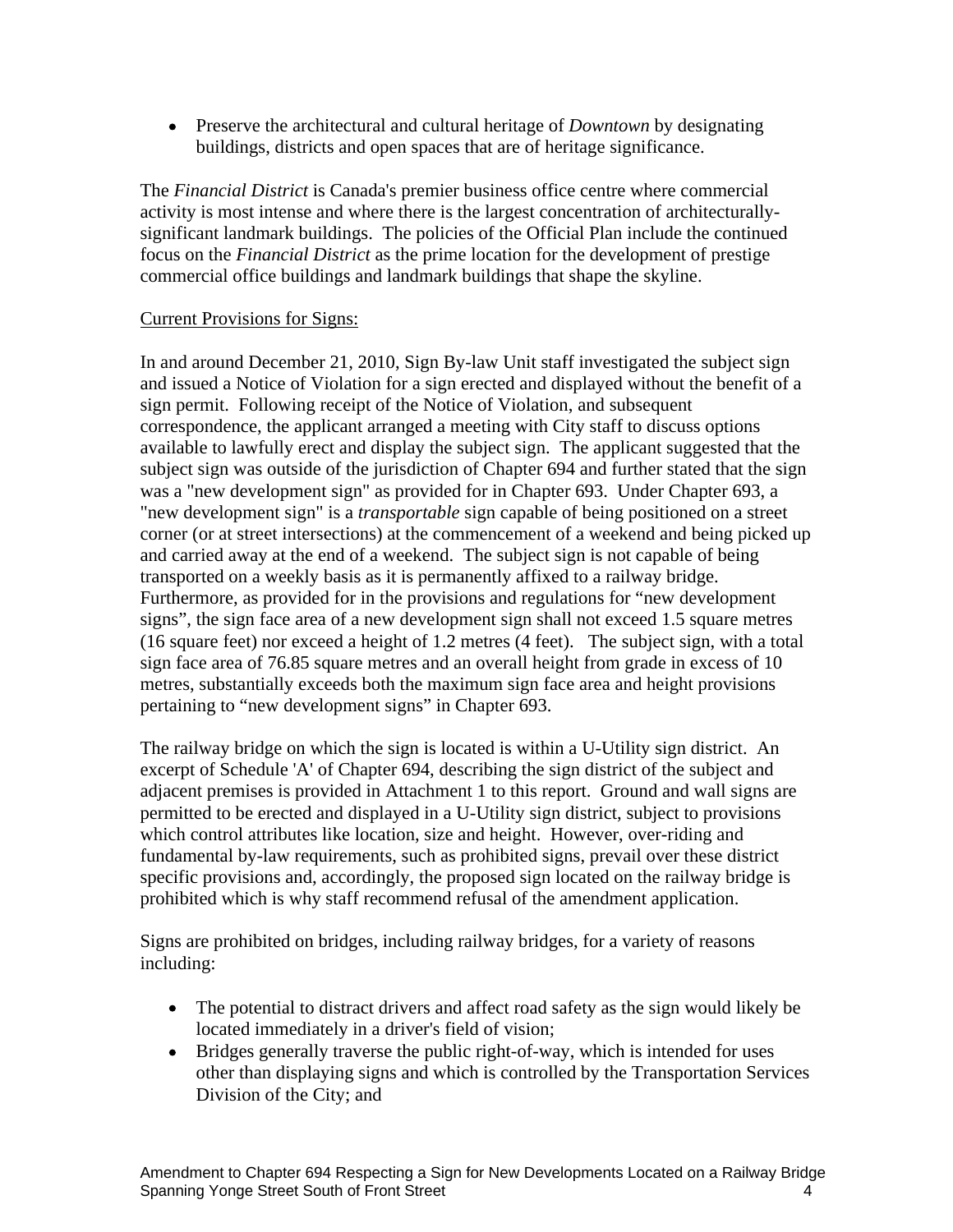• The effect on the visual environment, whereby large-format signs and advertising devices are placed in an incompatible and unsuitable location.

As well, the proposed sign is intended to be up-lit. With respect to the illumination of signs within the jurisdiction of Chapter 694, §694-18 requires that any sign which is illuminated shall not be up-lit. Up-lighting of signs has potentially damaging effects for migratory birds and protecting the night sky.

While this amendment application was under review, City Council considered Item PG8.4 which introduced new provisions to Chapter 694 for signage associated with the sales and marketing of new developments within the City. Item PG8.4 was adopted by Council on October 24, 2011. The development industry association, the Building Industry and Land Development Association (BILD), contributed to inform staff in the Sign By-law Unit of the importance of these types of signs in advertising and promoting new developments and regulations in respect of these types of signs were substantially relaxed, including broader permission for wall signs, ground signs and projecting signs. There was no permission nor were there new regulations for signs associated with the sales and marketing of new developments with respect to prohibited signs. All types of signs erected on a railway bridge are prohibited, whether erected for the purposes of sales and marketing, identification, advertising or otherwise.

#### Transportation Services:

The Traffic Safety Section of Transportation Services was consulted with respect to the proposed amendment and the following comments were received from the General Manager:

One of Transportation Services' main objectives with respect to Chapter 694, Signs, General, is to maintain public safety, by commenting on signs which may cause distractions among road users from their driving, cycling and walking tasks, thereby increasing the risk of collision and injury. It has been well documented that road user distraction is a significant contributing element of traffic collisions. Consequently, it was recommended that signs and advertising devices visible to road users require approval of Transportation Services, as a part of the sign permitting and approval process.

§694-17 of Chapter 694 provides the General Manager, Transportation Services the authority to approve signs located in or projecting over a public right-of-way. In this case, the sign is displayed across the entire railway bridge above the Yonge Street right-of-way. The road elevation at this bridge location is much lower than the road elevation at Yonge and Front Streets intersection. As a result, the proposed sign is directly in the view of southbound drivers on Yonge Street at the Front and Yonge Streets intersection and directly adjacent to the traffic control signal indications which are intended to provide right of way information to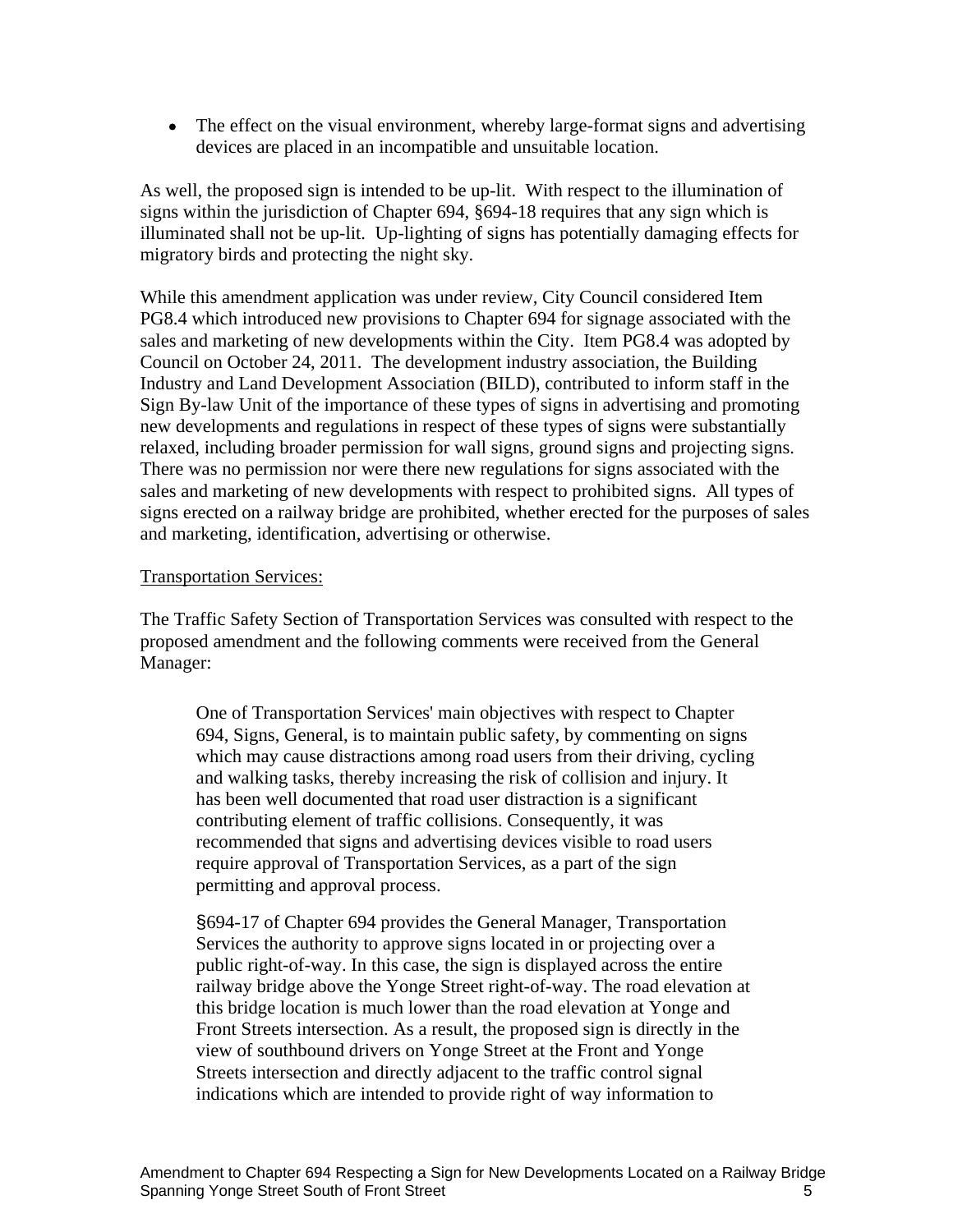these motorists. In addition, the sign is significantly larger than the regulation size traffic control signal indications and as such "overpower" the presence of these signal indications. The General Manager, Transportation Services is concerned with the potential distraction which could substantially decrease traffic safety for the road users.

#### Heritage Preservation Services:

The railway bridge on which the subject sign has been erected and displayed is located within the Union Station Heritage Conservation District (Refer to Attachment 2). In consideration of this circumstance, staff from Heritage Preservation Services, City Planning, was consulted with respect to the proposed amendment and the following comments were received:

The signage installed on the railway bridge over Yonge Street falls within the Union Station Heritage Conservation District.

The Union Station Heritage Conservation District was enacted by City Council on July 27, 2006 through By-law 634-2006.

A Conservation District protects not only buildings but the collection of spaces formed by those buildings. The subject sign has the result of compromising the appreciation of the specific features (the railway bridge over Yonge Street) as well as the adjacent buildings (the Dominion Building).

In this case, the sales and marketing sign overlays a strong graphic within the Heritage Conservation District with the further distraction of the light source at night.

Heritage Preservation Services would not support the required by-law amendment application and the negative impact that it introduces within the district.

#### Plans and Renderings:

In support of the amendment application, to provide for a sign atop a railway bridge, spanning the entire bridge above Yonge Street, and for the purposes of sales and marketing of new developments, the applicant has provided a rationale along with a series of plans, renderings and as-built photographs describing the sign in the context of the immediate area. These plans, renderings and as-built photographs are provided in Attachment 3 to this report.